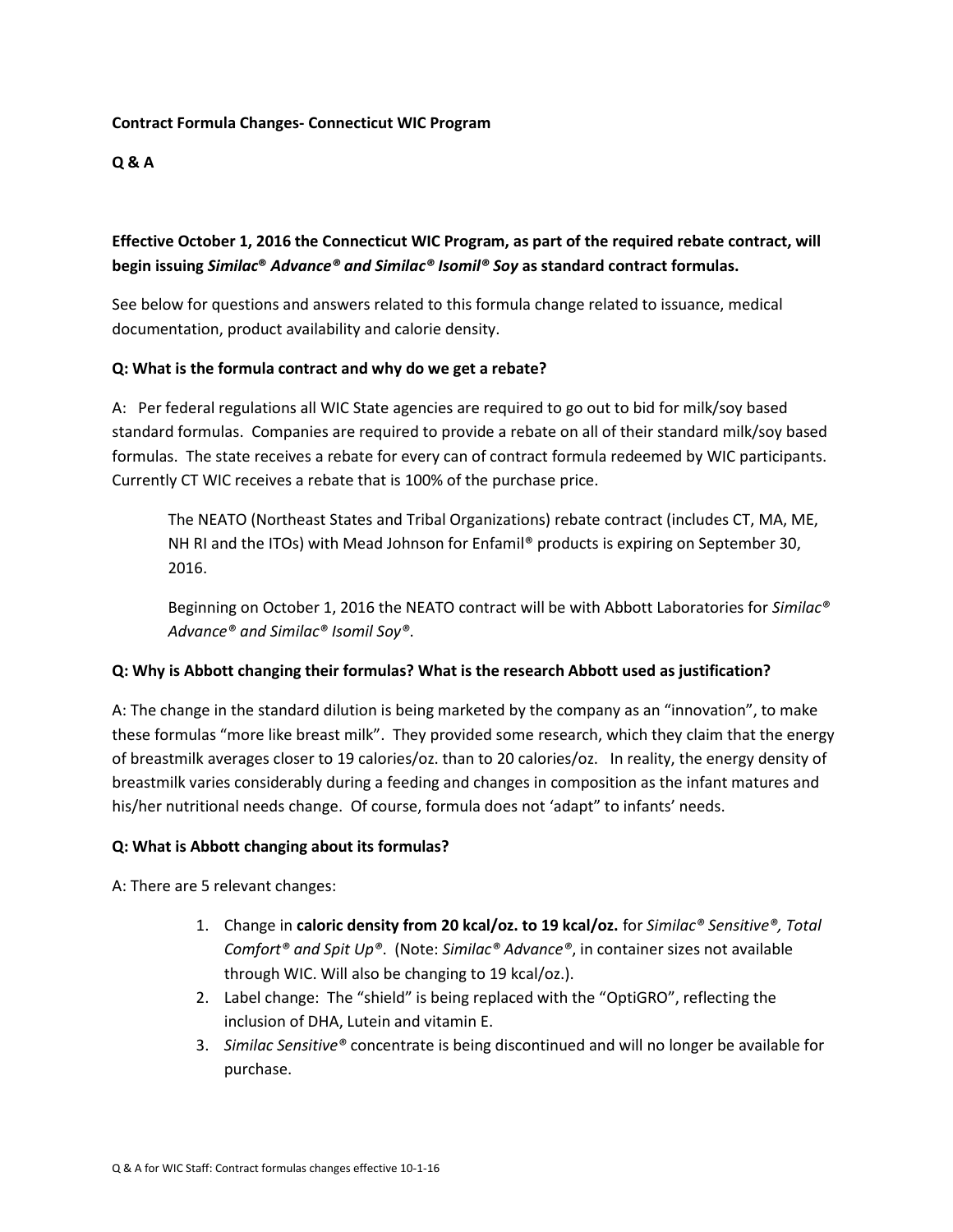- **4.** There are now "stages" in the Similac® Advance® line: Stage 1 (0-12 months), will remain at 20 kcal/oz.; Stage 2 (6-12 months); Stage 3 for toddlers (> 12 months); both at 19 kcal/oz. **Only Stage 1 will be available through WIC.**
- 5. Other changes to *Similac® Sensitive®*, *Total Comfort®* and *Spit Up®* powdered forms:
	- Scoop size for 19 kcal/oz. formulas will differ from scoop size for the 20 kcal/oz. formulas;
	- Can sizes are decreasing to 12.0 ounces;

### Not changing:

- Reconstitution is not changing- all 3 products reconstitute to 90 oz., at standard dilution as do the "original" products.
- Number of cans/month participants are eligible for the same number of cans per month; however, infants on the 19 kcal/oz. formulas will be receiving fewer calories = 90 kcals less per can.

# **Q: Why does it matter that** *Similac® Sensitive®***,** *Total Comfort®* **and** *Spit Up®* **formulas are changing to 19 kcal/oz.?**

A: There are three relevant points to understand:

- 1. Because these formulas provide 19 kcal/oz. they no longer meet the federal WIC regulations mandating that standard infant formulas provide about 20 kcals/oz. Consequently, these products can only be issued if medical documentation is provided.
- 2. Another potential concern is the lower caloric value of these products. For most healthy infants who are growing well, the reduced energy will likely not adversely affect growth. However, for infants whose growth is a concern, their weight gain should be followed.
- 3. If the infant was consuming the amount of formula needed to meet energy needs, he/she might increase formula consumption to compensate for the lower calories i.e. the family may need to purchase more formula each month.

## **Q: Will Enfamil® Gentlease® be available anymore?**

A: No. *Enfamil® Gentlease®* is not an exempt formula and will no longer be available for issuance through Connecticut WIC after October 1, 2016. Participants receiving *Enfamil® Gentlease®* will need to be transitioned from this product to one of the available alternatives for their October benefit issuance cycle. This means that if a participant has September benefits with a Benefits Start Date (BSD) of 9-18- 16 and a Benefits Valid Through (BVT) date of 10-17-16 this is the last month of benefits that Gentlease® will appear. The October benefits issuance with the BSD of 10-18-16 and a BVT date of 11-17-16, must be for one of the new available formulas. This means the Food Package (on the Food Prescription Screen), for these infants must be ended and changed to a new Food Package with one of the new formulas options, on or after October 1, 2016.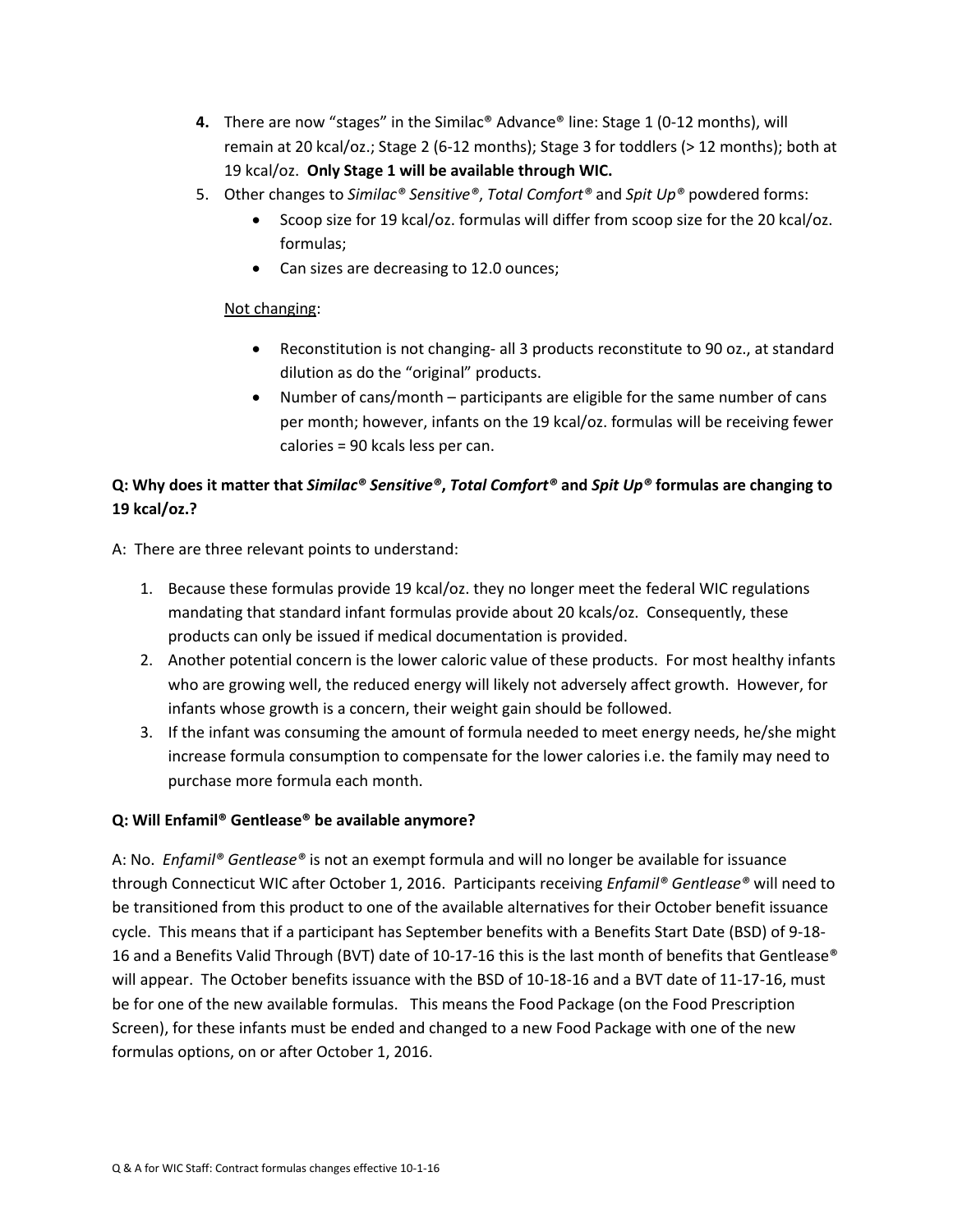## **Q: Do we need a Medical Documentation Form on file to issue** *Similac® Sensitive®, Similac® Total Comfort®* **or** *Similac® for Spit Up®?*

A: Yes, all three of these formulas will require a completed Medical Documentation Form for issuance. Therefore, as we advised in the July training webinars, it may be a good idea for those participants currently on *Enfamil® Gentlease®* or Enfamil® AR®, to only be issued 1 or 2 month i.e. (through August or September's benefits in order to have a completed Medical Documentation Form in place (reviewed and scanned into CT-WIC) on or after October 1.

An updated, *Guidelines for Clinicians Regarding WIC Standard Contract Formulas and WIC Special Formula Processing* document will be available on-line under the Medical Providers page and the Formula Resources page. We advise that you also provide a copy of this guidance to participants at the same time you are requesting that their health care provider complete the Medical Documentation Form for any of the new 19 kcal/oz., formulas.

# **Q: Are** *Similac® Sensitive®, Similac® Total Comfort®* **or** *Similac® for Spit Up®* **considered exempt or special infant formulas? Are they issued in Food Package III?**

A: No. Not for infants. These three (3) formulas are not exempt formulas, they are standard formulas that can be provided in Food Packages I and II. However, because they are all 19 kcal/oz. they require medical documentation for issuance.

For *Similac® Sensitive®, Similac® Total Comfort®* when the provider completes the WIC Medical Documentation Form, they will check a box to acknowledge they are prescribing a 19 kcal/oz. formulas. These two formulas DO NOT require a qualifying medical condition or ICD-10 code for issuance, but a provider can select one if it applies.

*Similac<sup>®</sup> for Spit Up<sup>®</sup>,* however will require an acknowledgement on the part of the provider regarding the product is 19 kcal/oz. AND a qualifying medical condition (ICD-10 code) such as Gastrointestinal Reflux or "Other".

In the Food Prescription Screen in CT-WIC, 5 formulas (with various physical forms) will be available for customization when the Core WIC Food Package populates upon clicking the "Add" button to Add a new row to the Food Prescription grid. Similac® Advance®, Similac® Isomil® Soy, *Similac® Sensitive®, Similac® Total Comfort® and Similac® for Spit Up®* will be available to select. Additionally, these formulas will also be available to select, when the child is > 1 year of age, when marking the Contract check box, prior to Adding a row to the Food Prescription grid.

Federal Regulations at: ii) *Non-authorized issuance of Food Package III.* This food package is not authorized for: (A) Infants whose only condition is: (1) A diagnosed formula intolerance or food allergy to lactose, sucrose, milk protein or soy protein that does not require the use of an exempt infant formula…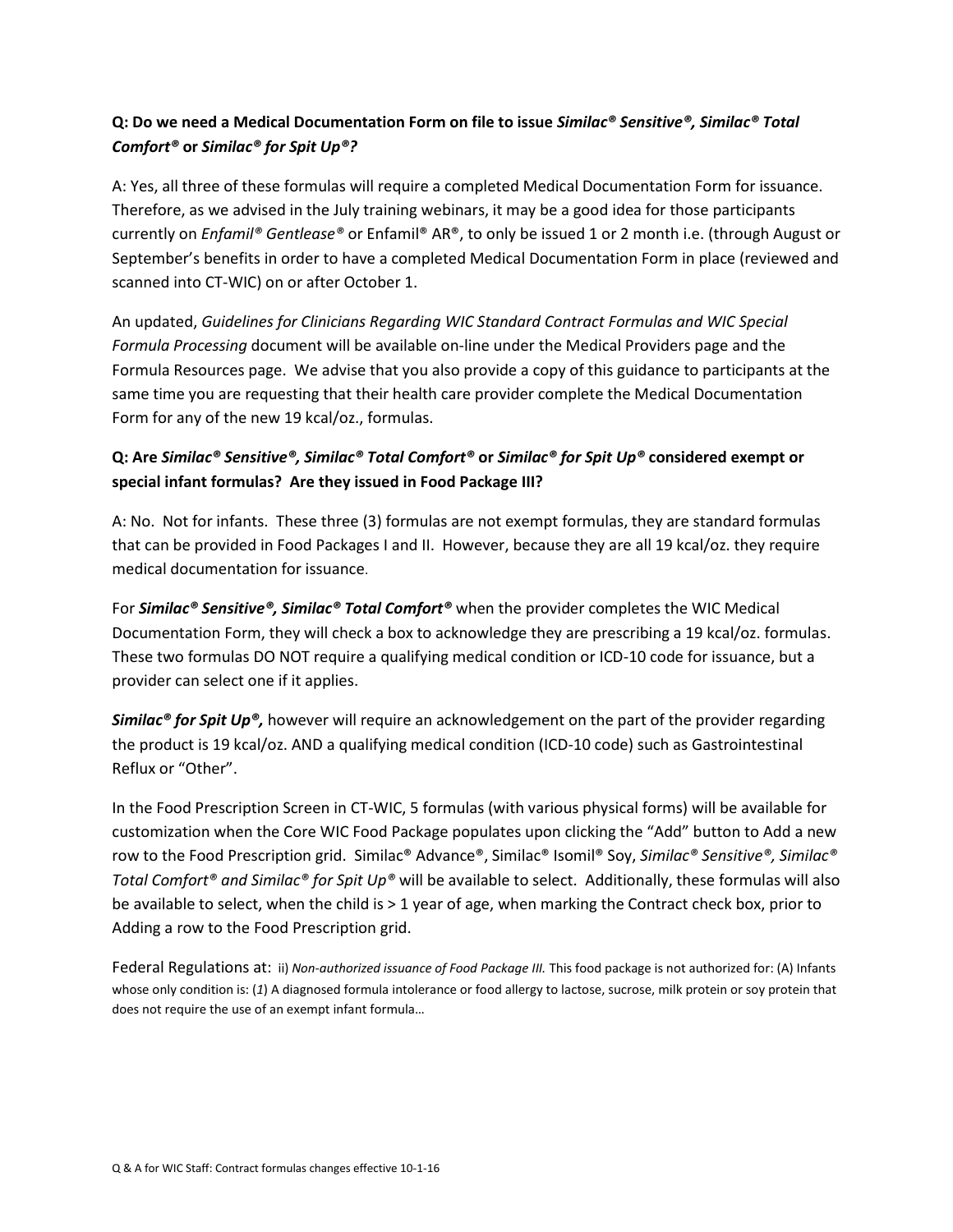# **Q: If an infant can't take food at 6 months, can they be provided** *Similac® Sensitive®, Similac® Total Comfort® and Similac® for Spit Up®* **in an increased amount (i.e. 4-5 month amount)?**

A: No. As stated above these 3 formulas are not exempt formulas, they are standard formulas that can be provided in Food Packages I and II. Only participants receiving Food Package III, who have documentation that they cannot take food, may receive increased amounts of formula. Therefore, only formulas that are available when the Prescription check box is marked on the Food Prescription Screen, can also have the 4-5 month check box selected.

# **Q: Do infants receiving** *Similac® Sensitive®, Similac® Total Comfort® and Similac® for Spit Up®* **require high risk care plans?**

A: No, not necessarily. A high-risk care plan is based on the Nutrition Risk conditions that are assessed at the time of certification. These are standard formulas and infants receiving these formulas may or may not have Nutrition Risk factors assigned that confer high-risk status. In most case, infants receiving exempt or special formulas from WIC do have corresponding Nutrition Risk factors and ICD-10 diagnoses that would require close monitoring and/or developing a high-risk care plan by the Nutritionist.

## **Q: What are some proactive steps local agencies can take to manage this transition?**

A: As mentioned above, local agencies may want to consider issuing 2 months of benefits (Aug-Sept; Sept-Oct) and have those participants that would need new WIC Medical Documentation Forms for October  $1<sup>st</sup>$  return to the office with the completed form at their October visit. You may also want to conduct outreach to key pediatric providers about these changes and provide them with copies of the new forms and clinicians' guidance document and WIC outreach brochures.

### **Q: How will the state be notifying health care providers?**

A: We have not done so yet, but in the coming weeks we will be working with our partner organizations to reach pediatricians and will have updated the Medical Providers and the Formula Resources page on the WIC website. In the interim, you can use the Guideline for Clinicians document locally to help communicate the changes.

### **Q: What formulas will be available at hospitals?**

A: Abbott representatives have let us know that *Similac® Advance®, Similac® Isomil® Soy, Similac Sensitive®* will be available in hospitals.

### **Q: When will these new products be available in stores?**

A: The new products will become available incrementally. Many of the powder and Ready to Feed versions of several of the products are on store shelves now. Concentrated *Similac® Advance®, Similac® Isomil® Soy* will be available by October 1, 2016.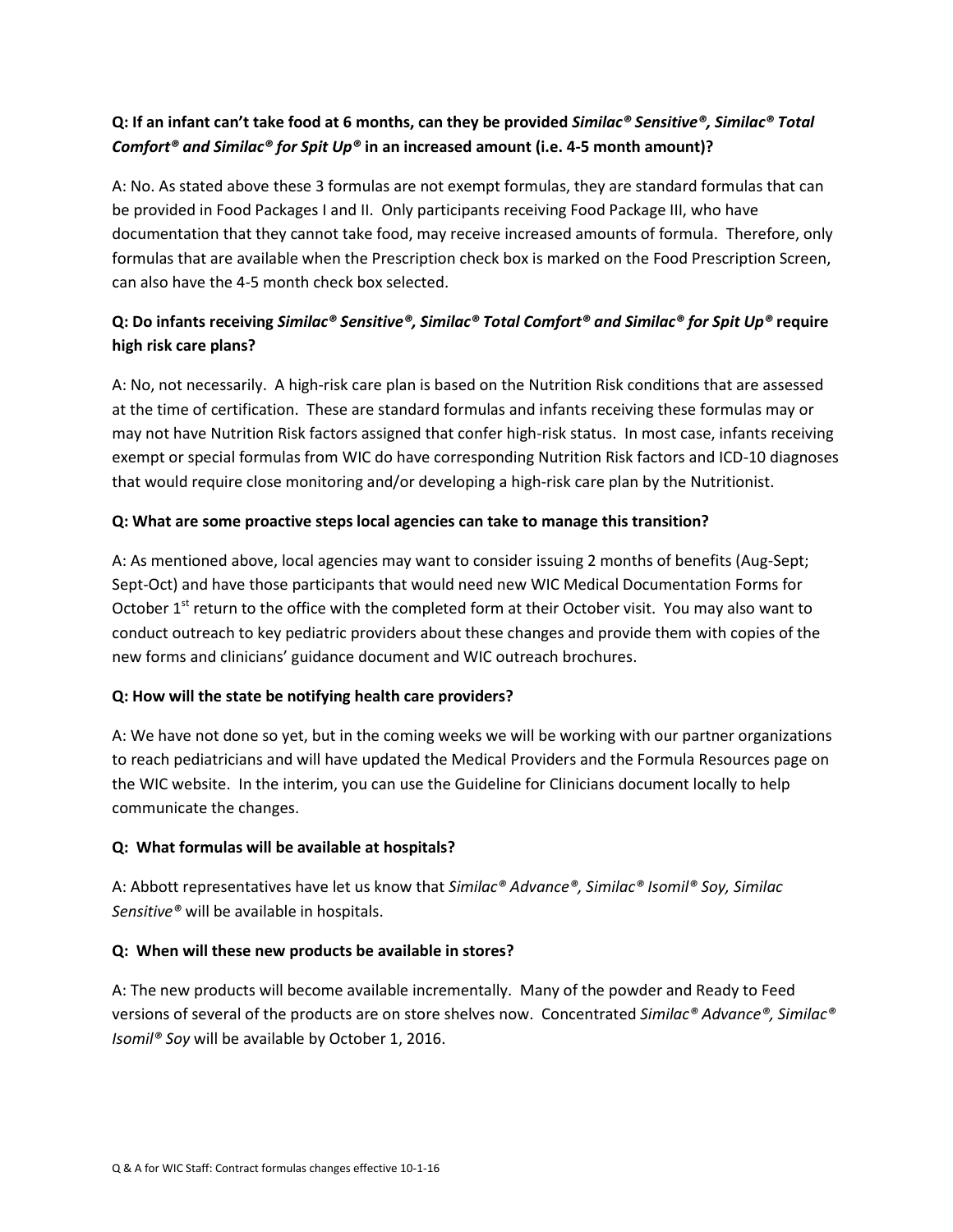### **Q: How is the State agency planning to notify vendors/stores?**

A: We plan to notify vendors of these changes in a direct mailing before the end of August. Additionally we will be highlighting the changes in our next Vendor Bulletin slated for release in September. We are also in communication with representatives of our large chain stores corporate offices. We will update the information on the WIC website, Vendor page.

### **Q: What should we tell participants?**

A: Some options or talking points:

- Continue to promote and support breastfeeding as you know, the more moms choose breastfeeding or breastfeed, the less formula may need to be issued.
- For those participants that will be issued the standard contract formula *Similac® Advance®, Similac® Isomil® Soy*, make sure they are aware that the WIC-approved *Similac® Advance®, Similac® Isomil® Soy* are in a different shape and size container than non-WIC approved *Similac® Advance®, Similac® Isomil® Soy*. All staff should have the tear-off pads with the new contract formulas to educate the Authorized Person and/or Caretaker.
- Discuss that for older infants on *Enfamil® Gentlease®* they may want to transition directly to *Similac® Advance®* since they are older and perhaps now have a varied diet, they may be able to tolerate it.
- If this is not possible, obtain medical documentation required to provide *Similac® Sensitive®, Similac® Total Comfort®* 19 kcal/oz. formulas available. As a reminder, *Similac® for Spit Up®*  requires bot health care provider acknowledgement **AND** a qualifying medical condition on the WIC Medical Documentation Form.

If the Authorized Person wants or needs to have WIC provide these formulas, we suggest keeping it simple. Discussing the calorie content with moms directly may not be meaningful to parents, but they may have questions so be prepared with simple and direct answers.

- Only *Similac® Advance®, Similac® Isomil® Soy* will be available beginning on or after October 1<sup>st</sup> as WIC standard contract formulas.
- Although they did not need a completed Medical Documentation Form from their provider to get *Enfamil® Gentlease®*, because of the new company (brand) and the changes made by the formula company, *Similac® Sensitive®, Similac® Total Comfort® and Similac®* will only be available with approval from their baby's doctor. As a reminder, *Similac® for Spit Up®*  requires bot health care provider acknowledgement **AND** a qualifying medical condition on the WIC Medical Documentation Form.
- Discuss the change in the can size and scoop for these formulas. Tell them that when they mix the formula according to the manufacturer's instructions on the can, it will make 90 ounces of formula for the can of powder.
- As before, if a Medical Documentation Form is obtained, it is valid for 6 months or shorter, based on what the health care provider indicates.